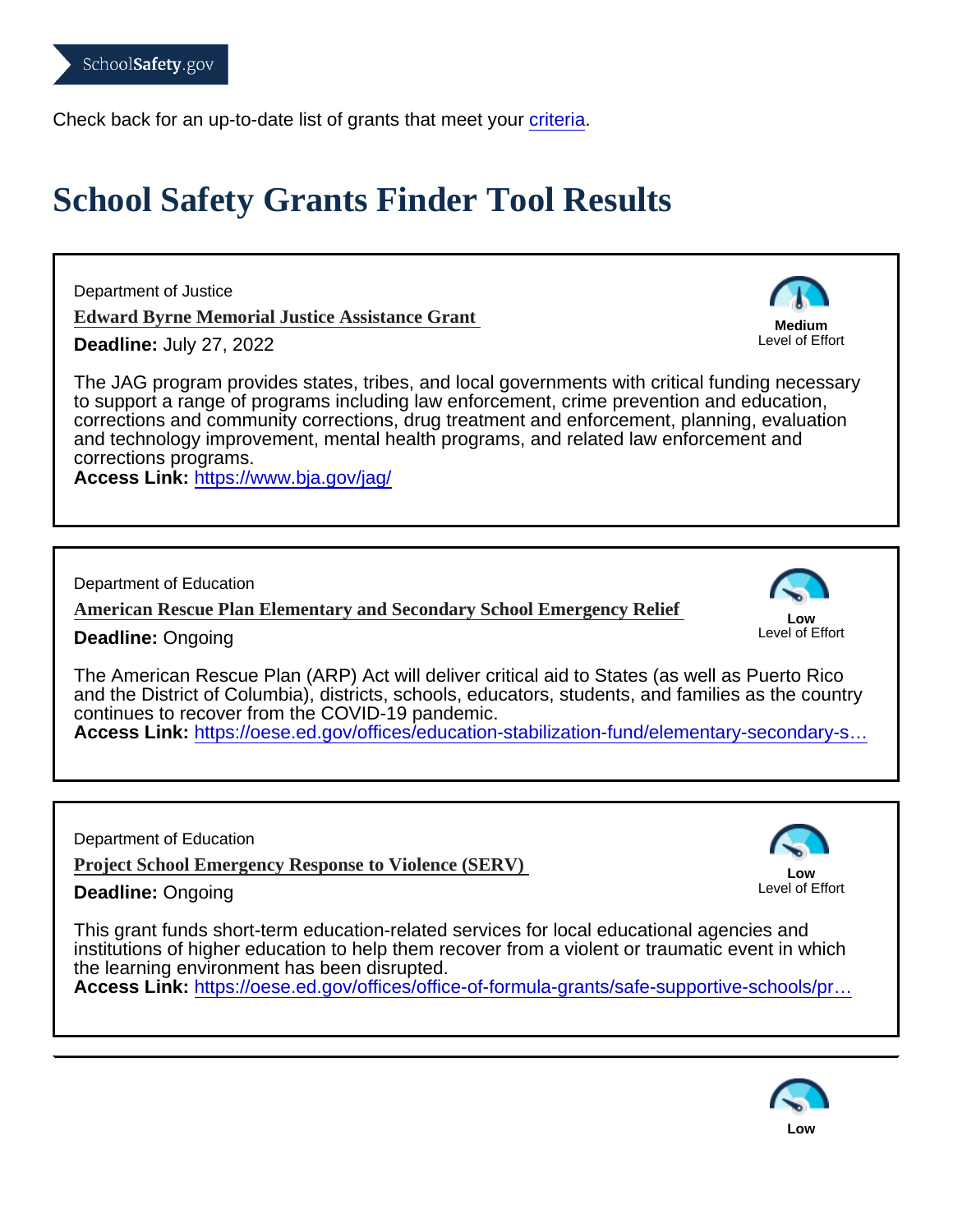Deadline: Ongoing

This grant program provides additional funding to school districts that have funds withheld by their state or are otherwise financially penalized for implementing strategies to prevent the spread of COVID-19 consistent with the Centers for Disease Control and Prevention (CDC) guidance, such as universal indoor masking.

Access Link: [https://oese.ed.gov/offices/office-of-formula-grants/safe-supportive-schools/th…](https://oese.ed.gov/offices/office-of-formula-grants/safe-supportive-schools/the-project-to-support-americas-families-and-educators-project-safe/applicant-information/)

Department of Justice

[Enhancing School Capacity To Address Youth Violenc](https://ojjdp.ojp.gov/funding/opportunities/o-ojjdp-2022-171274)e

Deadline: This grant application window is currently closed. Please [sign up](https://www.schoolsafety.gov/grants-finder-tool/#edit-intro) to receive email notifications for updates on grant opportunities.

Medium Level of Effort

Description: The OJJDP FY 2022 Enhancing School Capacity To Address Youth Violence program supports targeted efforts to address youth violence through implementing evidencebased prevention and intervention efforts in a school-based setting (K–12th grade only). The goals of the program are to: (1) reduce the incidence of school violence through improved school safety and climate and (2) prevent youth violence, delinquency, and victimization in the targeted community.

Access Link: <https://ojjdp.ojp.gov/funding/opportunities/o-ojjdp-2022-171274>

Department of Justice

[STOP School Violence Program](https://bja.ojp.gov/funding/opportunities/o-bja-2022-171118)

Deadline: This grant application window is currently closed. Please [sign up](https://www.schoolsafety.gov/grants-finder-tool/#edit-intro) to receive email notifications for updates on grant opportunities.

Medium Level of Effort

Through this opportunity, the Bureau of Justice Assistance seeks applications for funding to prevent violence in a K-12 school setting. This program supports and assists county, local, territorial, and tribal jurisdictions in improving efforts to reduce violent crime in and around schools.

Access Link: <https://bja.ojp.gov/funding/opportunities/o-bja-2022-171118>

Department of Justice

[School Violence Prevention Program \(SVPP](https://cops.usdoj.gov/svpp))

Deadline: This grant application window is currently closed. Please [sign up](https://www.schoolsafety.gov/grants-finder-tool/#edit-intro) to receive email notifications for updates on grant opportunities.

Medium Level of Effort

Description: The Students, Teachers, and Officers Preventing School Violence Act of 2018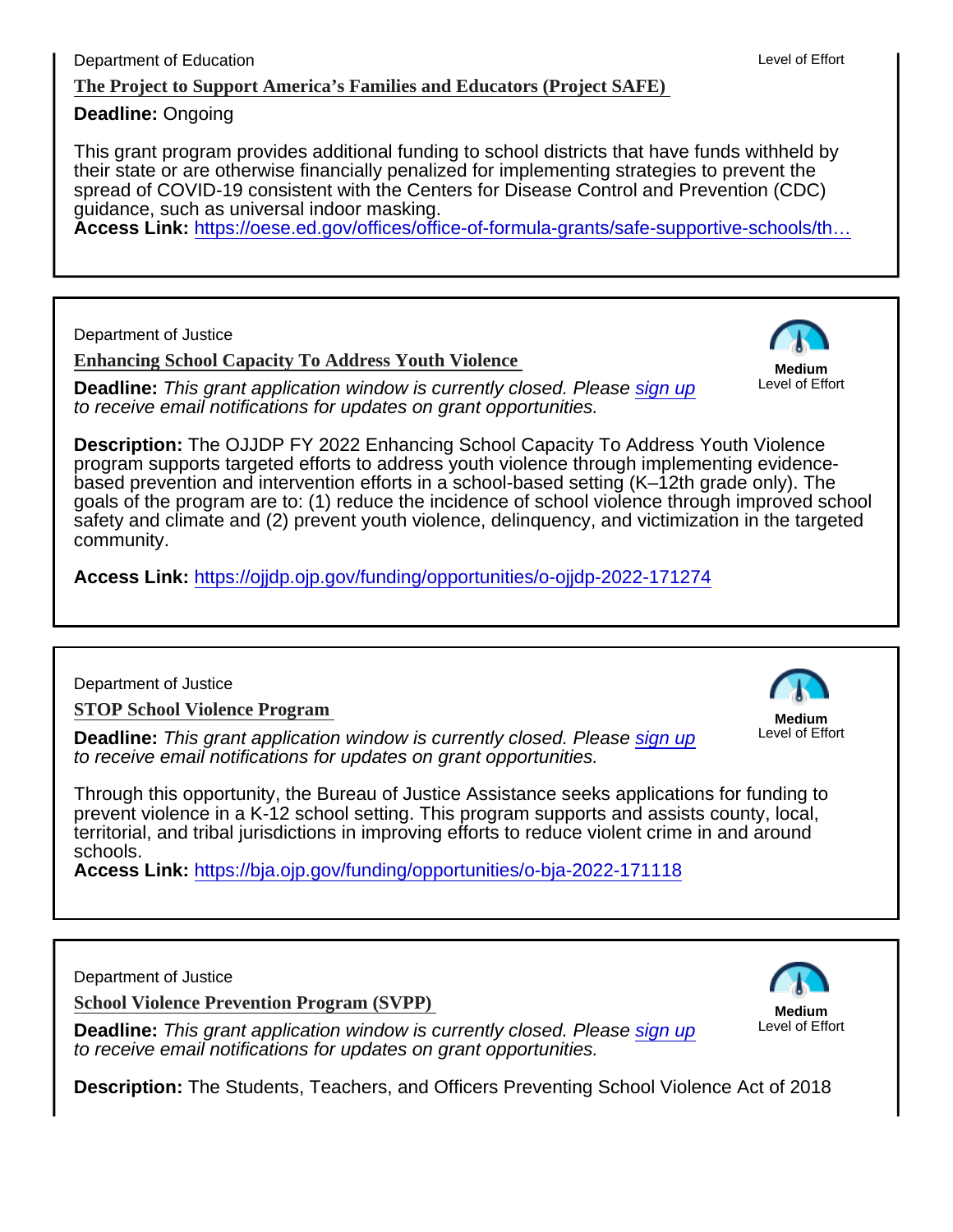(STOP School Violence Act of 2018) gave the COPS Office authority to provide awards directly to States, units of local government, or Indian tribes to improve security at schools and on school grounds in the jurisdiction of the grantee through evidence-based school safety programs and technology.

Access Link: <https://cops.usdoj.gov/svpp>

Department of Health and Human Services

[Human Trafficking Youth Prevention Education \(HTYPE\) Demonstration](https://www.grants.gov/web/grants/view-opportunity.html?oppId=335571)  [Program](https://www.grants.gov/web/grants/view-opportunity.html?oppId=335571) 

Medium Level of Effort

Deadline: This grant application window is currently closed. Please [sign up](https://www.schoolsafety.gov/grants-finder-tool/#edit-intro) to receive email notifications for updates on grant opportunities.

Description: The Office on Trafficking in Persons (OTIP) within the Administration for Children and Families (ACF) is announcing funds for the Human Trafficking Youth Prevention Education (HTYPE) Demonstration Program. The goal of the HTYPE Demonstration Program is to fund local educational agencies (LEA) to develop and implement programs to prevent human trafficking victimization through the provision of skills-based human trafficking training and education for school staff and students as specified in the Frederick Douglass Trafficking Victims Prevention and Protection Reauthorization Act of 2018.

Access Link: <https://www.grants.gov/web/grants/view-opportunity.html?oppId=335571>

Department of Justice

[Community Based Violence Intervention and Prevention Initiative \(CVIPI\)](https://www.bja.ojp.gov/funding/opportunities/o-bja-2022-171282)

Deadline: This grant application window is currently closed. Please [sign up](https://www.schoolsafety.gov/grants-finder-tool/#edit-intro) to receive email notifications for updates on grant opportunities.

Medium Level of Effort

Description: Through this opportunity, the Bureau of Justice Assistance seeks applications for funding to prevent and reduce violent crime in communities by supporting comprehensive, evidence-based violence intervention and prevention programs, including efforts to address gang and gun violence, based on partnerships among community residents, local government agencies, victim service providers, community-based organizations, law enforcement, hospitals, researchers, and other community stakeholders.

Access Link: <https://www.bja.ojp.gov/funding/opportunities/o-bja-2022-171282>

Department of Justice

[COPS Hiring Program](https://cops.usdoj.gov/chp) 

Deadline: This grant application window is currently closed. Please [sign up](https://www.schoolsafety.gov/grants-finder-tool/#edit-intro) to receive email notifications for updates on grant opportunities.

Medium Level of Effort

This competitive grant program is designed to provide funding directly to law enforcement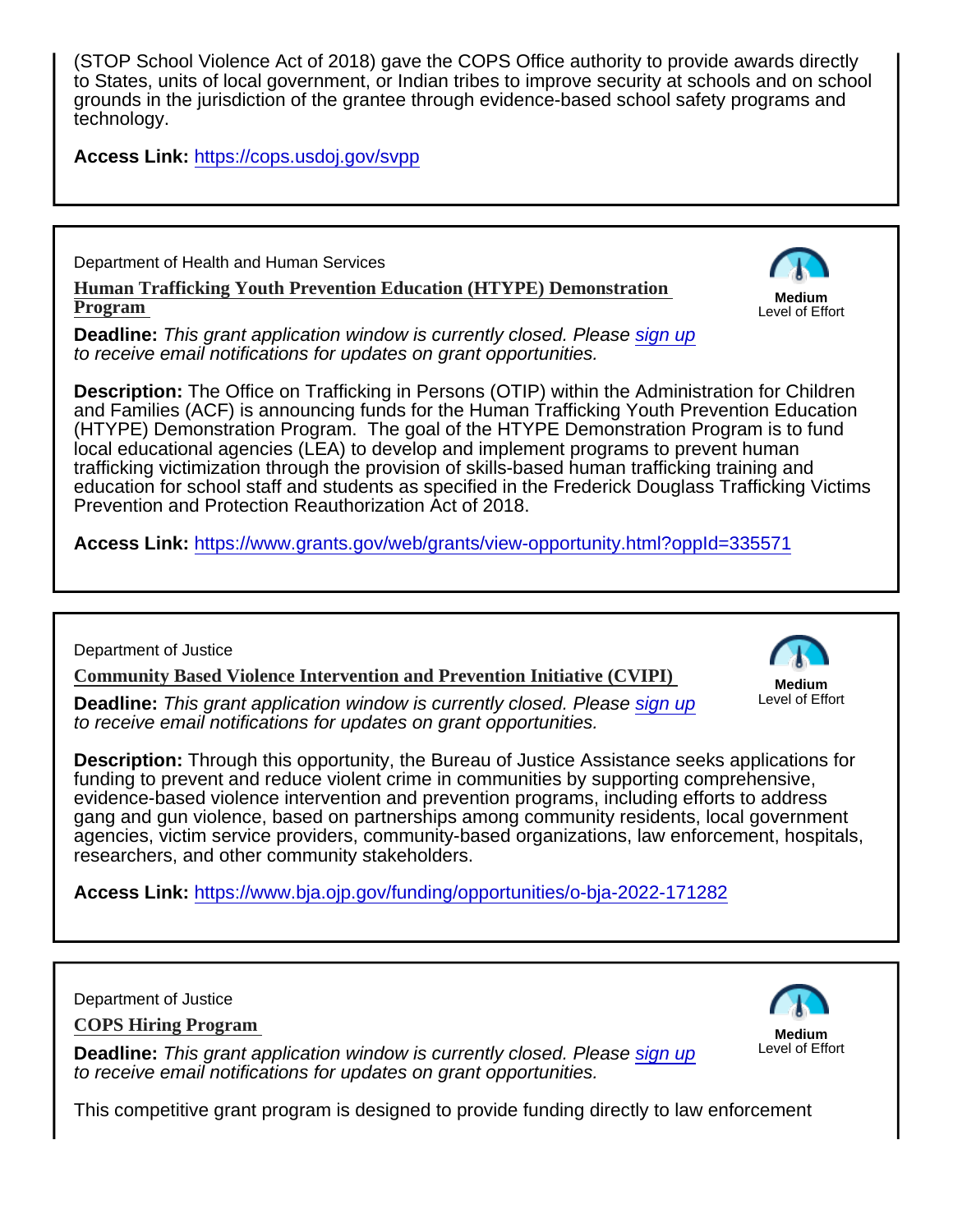agencies to hire and/or rehire additional career law enforcement officers in an effort to increase their community policing capacity and crime prevention efforts, including funding for school resource officers.

Access Link: <https://cops.usdoj.gov/chp>

Department of Homeland Security

[Homeland Security Grant Program](https://www.fema.gov/grants/preparedness/homeland-security) 

Deadline: This grant application window is currently closed. Please [sign up](https://www.schoolsafety.gov/grants-finder-tool/#edit-intro) to receive email notifications for updates on grant opportunities.

Description: The Homeland Security Grant includes a suite of risk-based grants to assist state, local, tribal, and territorial efforts in preventing, protecting against, mitigating, responding to, and recovering from acts of terrorism and other threats. This grant provides recipients with the resources required for implementation of the National Preparedness System and working toward

Homeland Security Grant Program on behalf of subapplicants. Due to the nature of the grant application process, some state application windows may only be open for a limited time or have additional requirements. It is encouraged that any interested subapplicants reach out to their

Department of Homeland Security

[Nonprofit Security Grant Program](https://www.fema.gov/grants/preparedness/nonprofit-security) 

Deadline: This grant application window is currently closed. Please [sign up](https://www.schoolsafety.gov/grants-finder-tool/#edit-intro) to receive email notifications for updates on grant opportunities.

Medium Level of Effort

Medium Level of Effort

Description: This grant provides funding support for facility hardening and other physical security enhancements and activities to nonprofit organizations that are at high risk of terrorist attack. The intent is to integrate nonprofit preparedness activities with broader state and local preparedness efforts. It is also designed to promote coordination and collaboration in emergency preparedness activities among public and private community representatives, as well as state and local government agencies.

Please note: A State Administrative Agency (SAA) is the only entity eligible to apply for the Nonprofit Security Grant Program on behalf of subapplicants. Due to the nature of the grant application process, some state application windows may only be open for a limited time or have additional requirements. It is encouraged that any interested subapplicants reach out to their respective SAA contact for state-specific application information.

Access Link: <https://www.fema.gov/grants/preparedness/nonprofit-security>

the National Preparedness Goal of a secure and resilient nation. Please note: A State Administrative Agency (SAA) is the only entity eligible to apply for the respective SAA contact for state-specific application information. Access Link: <https://www.fema.gov/grants/preparedness/homeland-security>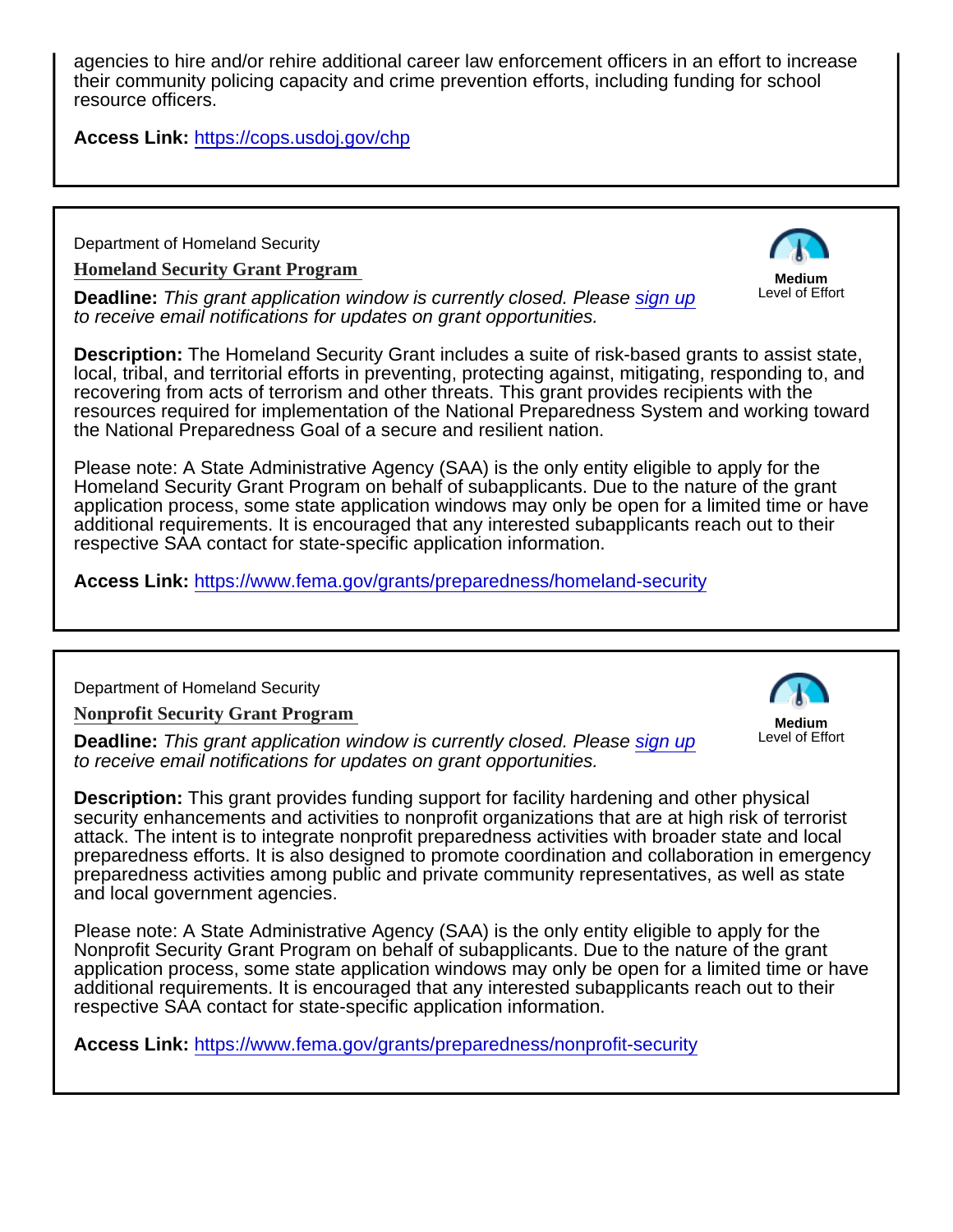Department of Justice [Evaluation of OJP Community Based Violence Intervention and Prevention](https://nij.ojp.gov/funding/opportunities/o-nij-2022-171279) [Initiative \(CVIPI\) Projects](https://nij.ojp.gov/funding/opportunities/o-nij-2022-171279) 

Medium Level of Effort

Deadline: This grant application window is currently closed. Please [sign up](https://www.schoolsafety.gov/grants-finder-tool/#edit-intro) to receive email notifications for updates on grant opportunities.

Description: NIJ seeks proposals for independent, rigorous evaluations of projects to be selected for funding under fiscal year 2022 OJP CVIPI solicitation. More specifically, NIJ seeks to fund outcome and impact evaluations of Expansion and Enhancement project sites, as defined under Categories 3 and 4 of the OJP solicitation FY 2022 Office of Justice Programs CVIPI. Evaluations should also examine questions regarding program implementation (e.g., process evaluation).

Access Link: <https://nij.ojp.gov/funding/opportunities/o-nij-2022-171279>

Department of Justice

[Strategies to Support Children Exposed to Violence](https://ojjdp.ojp.gov/funding/opportunities/o-ojjdp-2022-171251)

Deadline: This grant application window is currently closed. Please [sign up](https://www.schoolsafety.gov/grants-finder-tool/#edit-intro) to receive email notifications for updates on grant opportunities.

Medium Level of Effort

Description: The Strategies to Support Children Exposed to Violence solicitation provides funding for communities to develop coordinated and comprehensive community-based approaches to assist children and their families who are exposed to violence build resilience and prevent future juvenile violence and delinquency. Funding can be used to develop and/or enhance support services for children exposed to violence and to help family-serving organizations better recognize and help families at risk for violence.

Access Link: <https://ojjdp.ojp.gov/funding/opportunities/o-ojjdp-2022-171251>

Department of Homeland Security

[Targeted Violence and Terrorism Prevention Grant Program](https://www.dhs.gov/tvtpgrants)

Deadline: This grant application window is currently closed. Please [sign up](https://www.schoolsafety.gov/grants-finder-tool/#edit-intro) to receive email notifications for updates on grant opportunities.

Medium Level of Effort

The Targeted Violence and Terrorism Prevention (TVTP) Grant Program provides funding for state, local, tribal, and territorial governments, nonprofits, and institutions of higher education with funds to establish or enhance capabilities to prevent targeted violence and terrorism. Developing local prevention capabilities is a key element of Goal 3 of the Strategic Framework to Counter Terrorism and Targeted Violence. The TVTP Grant Program provides assistance to implement that goal and develops innovative solutions to prevent terrorism and targeted violence.

Access Link: <https://www.dhs.gov/tvtpgrants>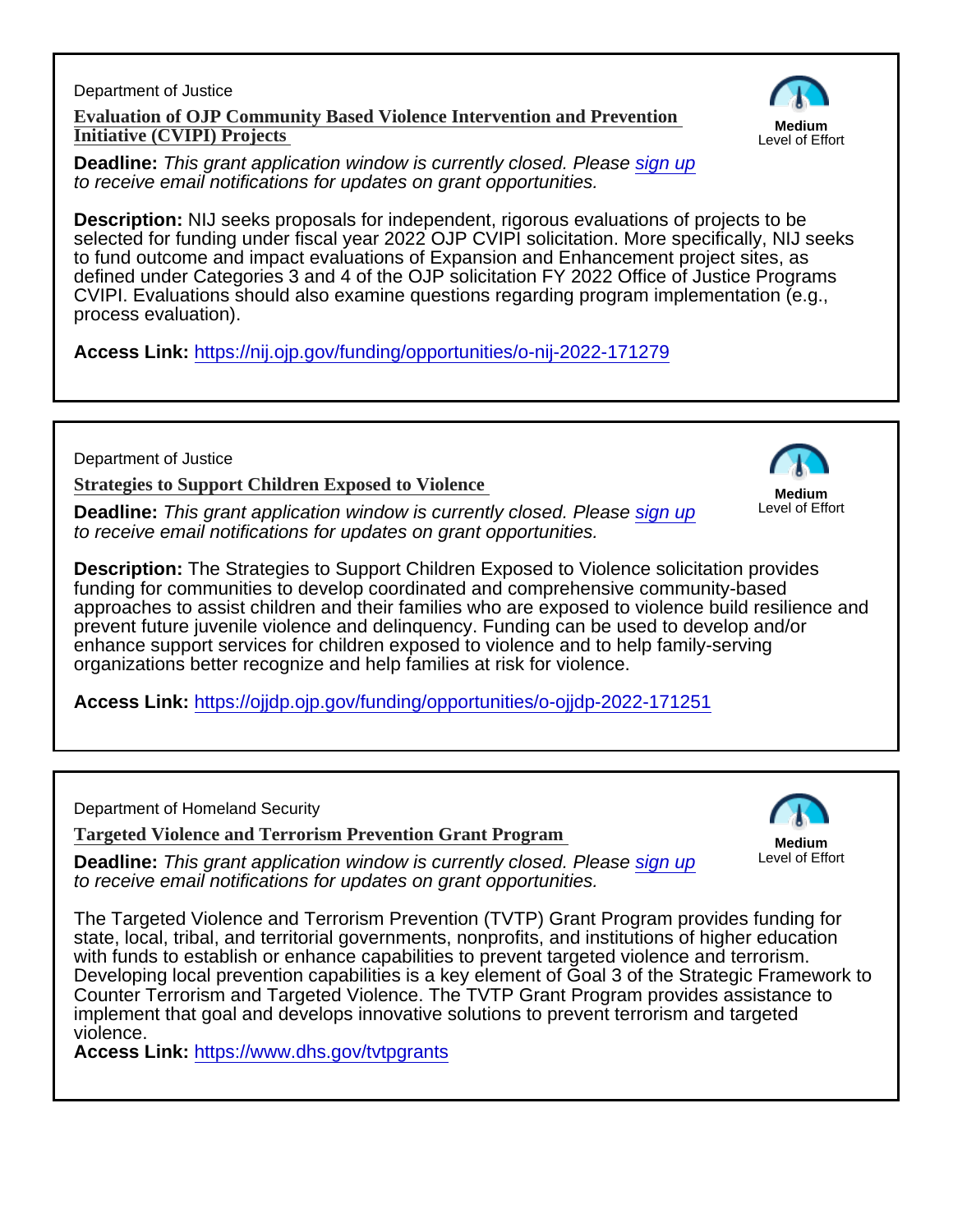Department of Health and Human Services

[Statewide Family Network Program](https://www.samhsa.gov/grants/grant-announcements/sm-22-010) 

Deadline: This grant application window is currently closed. Please [sign up](https://www.schoolsafety.gov/grants-finder-tool/#edit-intro) to receive email notifications for updates on grant opportunities.

Low Level of Effort

Description: The purpose of this program is to provide resources to enhance the capacity of statewide mental health family-controlled organizations to engage with family members/primary caregivers who are raising children, youth, and young adults with serious emotional disturbance (SED).

Access Link: <https://www.samhsa.gov/grants/grant-announcements/sm-22-010>

Department of Health and Human Services

[Project AWARE \(Advancing Wellness and Resiliency in Education\)](https://www.samhsa.gov/grants/grant-announcements/sm-22-001)

Deadline: This grant application window is currently closed. Please [sign up](https://www.schoolsafety.gov/grants-finder-tool/#edit-intro) to receive email notifications for updates on grant opportunities.

Low Level of Effort

The purpose of Project AWARE is to develop a sustainable infrastructure for school-based mental health programs and services. This program is expected to promote the healthy social and emotional development of school-aged youth and prevent youth violence in school settings. Access Link: <https://www.samhsa.gov/grants/grant-announcements/sm-22-001>

Department of Health and Human Services

[Community Programs for Outreach and Intervention with Youth and Young](https://www.samhsa.gov/grants/grant-announcements/sm-22-008)  [Adults at Clinical High Risk for Psychosis](https://www.samhsa.gov/grants/grant-announcements/sm-22-008)

High Level of Effort

Deadline: This grant application window is currently closed. Please [sign up](https://www.schoolsafety.gov/grants-finder-tool/#edit-intro) to receive email notifications for updates on grant opportunities.

The purpose of this program is to identify, prevent, intervene, and/or lessen the impact of psychotic disorders in youth and young adults, not more than 25 years old, who are at clinical high risk for psychosis and provide evidence-based interventions in a trauma-informed manner to prevent the onset of psychosis.

Access Link: <https://www.samhsa.gov/grants/grant-announcements/sm-22-008>

Department of Health and Human Services

[Cooperative Agreements for the Garrett Lee Smith State/Tribal Youth Suicide](https://www.samhsa.gov/grants/grant-announcements/sm-22-003) <u>[Prevention and Early Intervention Program](https://www.samhsa.gov/grants/grant-announcements/sm-22-003) Content Content Content Content Content Content Content</u><br>Prevention and Early Intervention Program

Level of Effort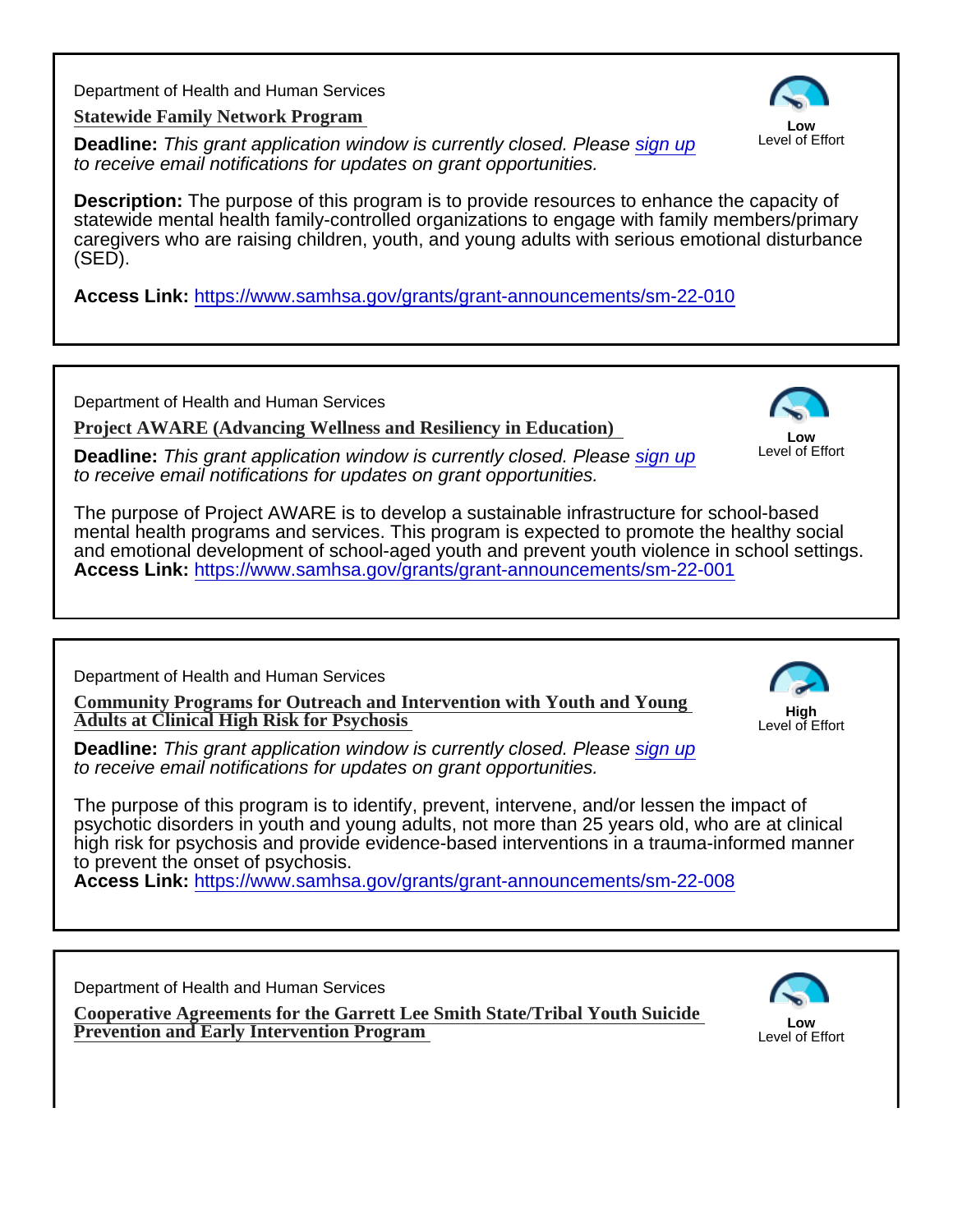Deadline: This grant application window is currently closed. Please [sign upt](https://www.schoolsafety.gov/grants-finder-tool/#edit-intro)o receive email notifications for updates on grant opportunities.

Description: The purpose of this program is to support states and tribes with implementing youth suicide prevention and early intervention strategies in schools, institutions of higher education, educational institutions, juvenile justice systems, substance use and mental health programs, foster care systems, and other child and youth-serving organizations.

Access Link: <https://www.samhsa.gov/grants/grant-announcements/sm-22-003>

Department of Health and Human Services

[System of Care Expansion and Sustainability](https://www.samhsa.gov/grants/grant-announcements/sm-22-007)

Deadline: This grant application window is currently closed. Please [sign up](https://www.schoolsafety.gov/grants-finder-tool/#edit-intro) to receive email notifications for updates on grant opportunities.

Low Level of Effort

The purpose of this program is to provide resources to improve the mental health outcomes for children and youth, birth through age 21, with serious emotional disturbances (SED), and their families.

Access Link: <https://www.samhsa.gov/grants/grant-announcements/sm-22-007>

Department of Health and Human Services

[Drug Free Communities Support Program](https://www.cdc.gov/drugoverdose/drug-free-communities/funding-announcements.html)

Deadline: This grant application window is currently closed. Please [sign up](https://www.schoolsafety.gov/grants-finder-tool/#edit-intro) to receive email notifications for updates on grant opportunities.

High Level of Effort

The purpose of this program is to establish and strengthen collaboration among communities, public and private non-profit agencies, as well as federal, state, local, and tribal governments to support the efforts of community coalitions working to prevent and reduce substance abuse among youth; and, over time, reduce substance abuse among adults by addressing the factors in a community that increase the risk of substance abuse and promoting the factors that minimize the risk of substance abuse.

Access Link: [https://www.cdc.gov/drugoverdose/drug-free-communities/funding](https://www.cdc.gov/drugoverdose/drug-free-communities/funding-announcements.html)[announcements.ht…](https://www.cdc.gov/drugoverdose/drug-free-communities/funding-announcements.html)

Department of Homeland Security

[Homeland Security National Training Program \(HSNTP\) - Continuing Training](https://www.fema.gov/fact-sheet/fiscal-year-2021-homeland-security-national-training-program-continuing-training-grants)  [Grants \(CTG\)](https://www.fema.gov/fact-sheet/fiscal-year-2021-homeland-security-national-training-program-continuing-training-grants) 

Low Level of Effort

Deadline: This grant application window is currently closed. Please [sign up](https://www.schoolsafety.gov/grants-finder-tool/#edit-intro) to receive email notifications for updates on grant opportunities.

The Homeland Security National Training Program (HSNTP)/Continuing Training Grants (CTG) provides funding via cooperative agreements to partners to develop and deliver training to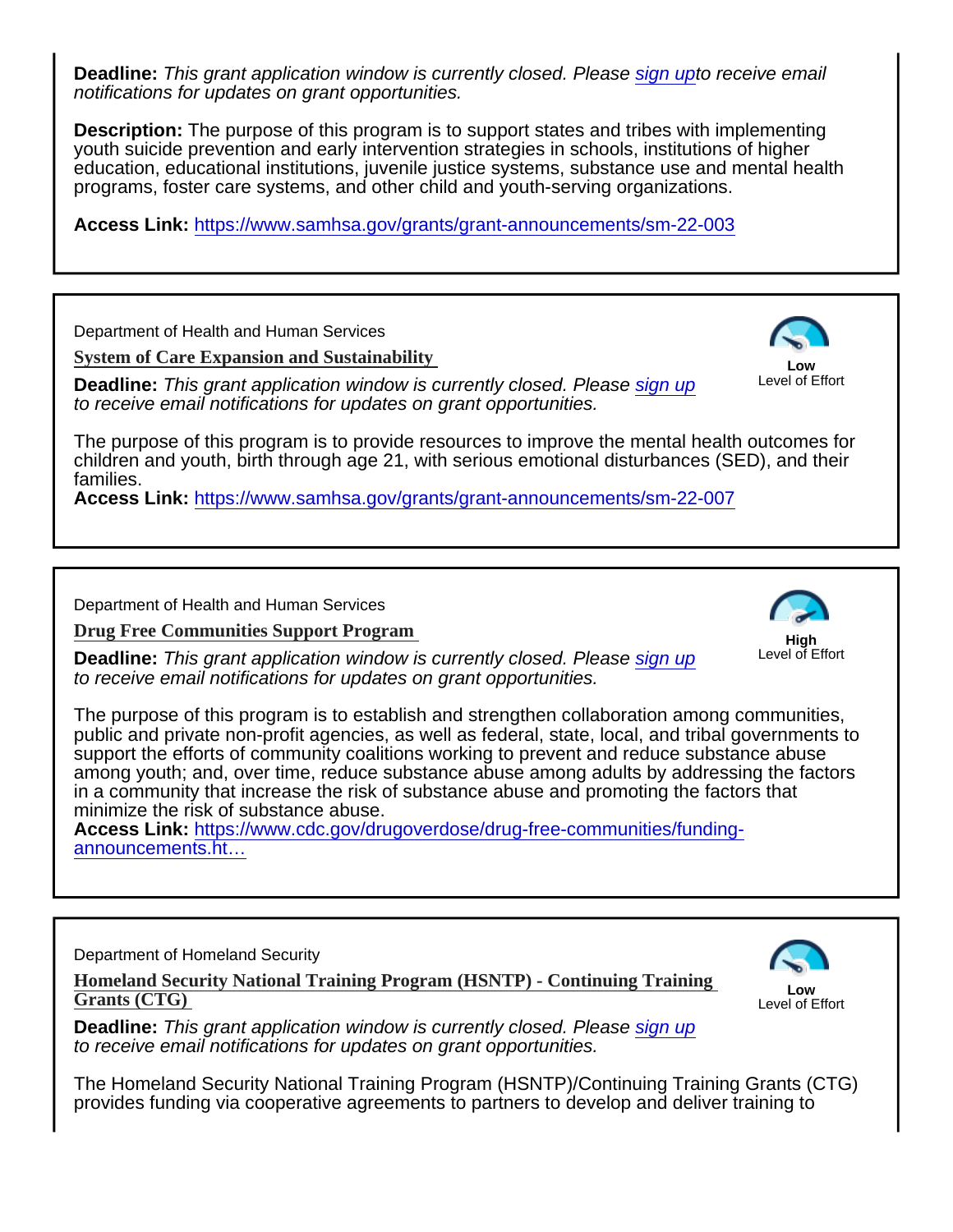prepare communities to prevent, protect against, mitigate, respond to, and recover from acts of terrorism and natural, man-made, and technological hazards.

Access Link: https://www.fema.gov/fact-sheet/fiscal-year-2021-homeland-security-national-tra...

Department of Health and Human Services

[Preventing Violence Affecting Young Lives](https://www.cdc.gov/violenceprevention/youthviolence/prevayl.html)

Deadline: This grant application window is currently closed. Please [sign up](https://www.schoolsafety.gov/grants-finder-tool/#edit-intro) to receive email notifications for updates on grant opportunities.

Low Level of Effort

The purpose of this funding is to address multiple forms of violence impacting adolescents and young adults, particularly in communities with high rates of violence, by implementing prevention approaches with an emphasis on the outer levels of the social-ecological model. Access Link: <https://www.cdc.gov/violenceprevention/youthviolence/prevayl.html>

Department of Health and Human Services

[National Child Traumatic Stress Initiative – Category II, Treatment and Service](https://www.samhsa.gov/grants/grant-announcements/sm-21-009) [Adaptation \(TSA\) Centers](https://www.samhsa.gov/grants/grant-announcements/sm-21-009) 

Low Level of Effort

Deadline: This grant application window is currently closed. Please [sign up](https://www.schoolsafety.gov/grants-finder-tool/#edit-intro) to receive email notifications for updates on grant opportunities.

The purpose of the TSA Centers is to provide national expertise for specific types of traumatic events, population groups, and service systems, and support the specialized adaptation of effective evidence-based treatment and service approaches for communities across the nation. Access Link: <https://www.samhsa.gov/grants/grant-announcements/sm-21-009>

Department of Health and Human Services

[National Child Traumatic Stress Initiative – Category I, National Center for](https://www.samhsa.gov/grants/grant-announcements/sm-21-008)  [Child Stress](https://www.samhsa.gov/grants/grant-announcements/sm-21-008) 

Low Level of Effort

Deadline: This grant application window is currently closed. Please [sign up](https://www.schoolsafety.gov/grants-finder-tool/#edit-intro) to receive email notifications for updates on grant opportunities.

 The purpose of the National Center is to develop and maintain a collaborative network structure, support resource and policy development and dissemination, and coordinate the network's national child trauma education and training efforts. Access Link: <https://www.samhsa.gov/grants/grant-announcements/sm-21-008>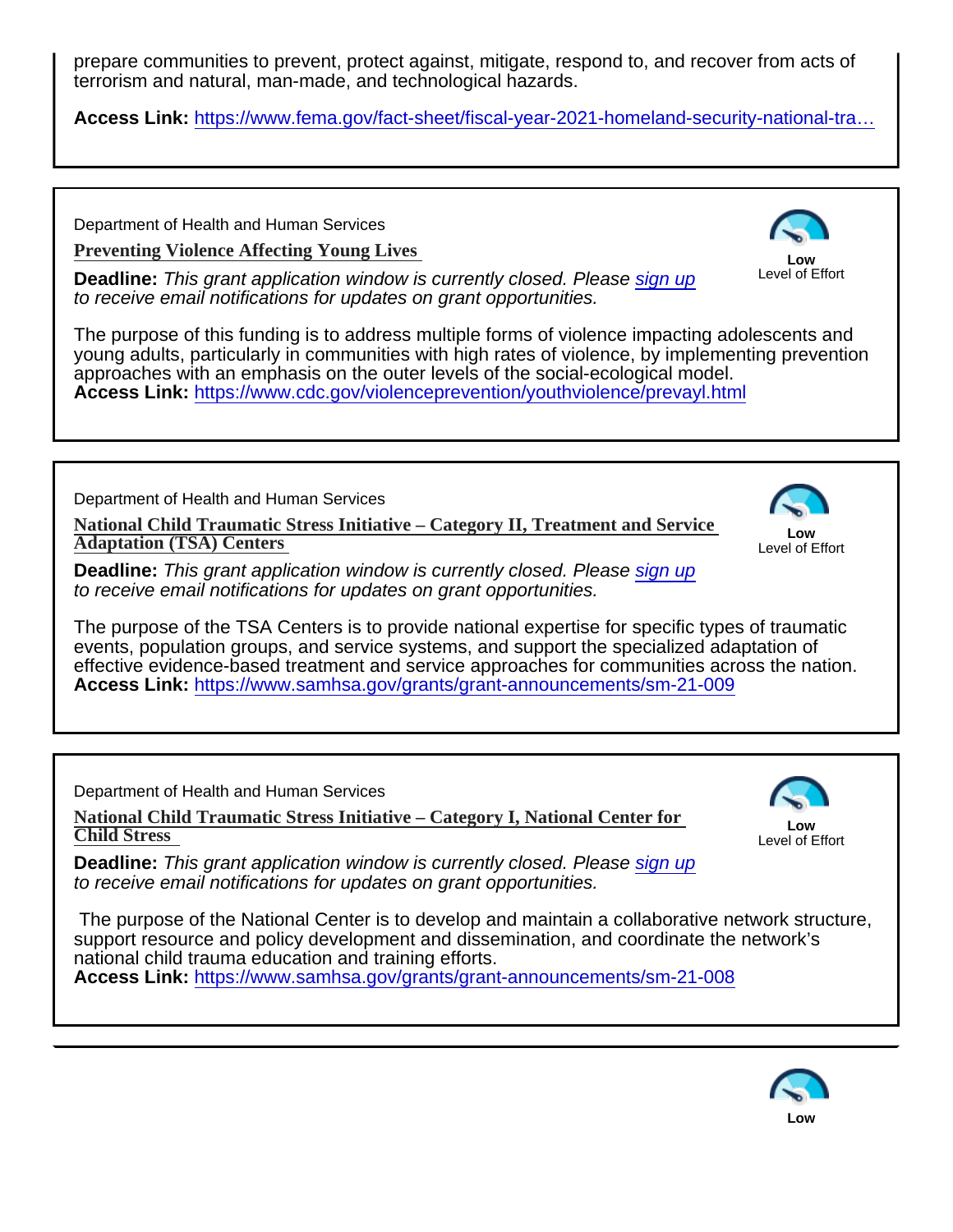Department of Health and Human Services

[National Child Traumatic Stress Initiative – Category III, Community Treatment and Service](https://www.samhsa.gov/grants/grant-announcements/sm-21-010) [\(CTS\) Centers](https://www.samhsa.gov/grants/grant-announcements/sm-21-010) 

Deadline: This grant application window is currently closed. Please [sign up](https://www.schoolsafety.gov/grants-finder-tool/#edit-intro) to receive email notifications for updates on grant opportunities.

The purpose of this program is to provide and increase access to effective trauma-focused treatment and services systems in communities for children and adolescents, and their families who experience traumatic events throughout the nation.

Access Link: <https://www.samhsa.gov/grants/grant-announcements/sm-21-010>

Department of Health and Human Services

[Cooperative Agreement for the National Suicide Prevention Lifeline and](https://www.samhsa.gov/grants/grant-announcements/sm-21-005) [Disaster Distress Helpline](https://www.samhsa.gov/grants/grant-announcements/sm-21-005)

Deadline: This grant application window is currently closed. Please [sign up](https://www.schoolsafety.gov/grants-finder-tool/#edit-intro) to receive email notifications for updates on grant opportunities.

Low Level of Effort

The purpose of this program is to support local emergency, mental health, and social services resources; and support the Disaster Distress Helpline (DDH) to assist residents in the United States and its territories who are experiencing emotional distress resulting from disasters and traumatic events.

Access Link: <https://www.samhsa.gov/grants/grant-announcements/sm-21-005>

Department of Health and Human Services

[Enhancement and Expansion of Treatment and Recovery Services f](https://www.samhsa.gov/grants/grant-announcements/TI-21-001)or [Adolescents, Transitional Aged Youth, and their Families](https://www.samhsa.gov/grants/grant-announcements/TI-21-001)

Low Level of Effort

Deadline: This grant application window is currently closed. Please [sign up](https://www.schoolsafety.gov/grants-finder-tool/#edit-intro) to receive email notifications for updates on grant opportunities.

The purpose of this program is to enhance and expand comprehensive treatment, early intervention, and recovery support services for adolescents (ages 12-18) and transitional aged youth (ages 16-25) with substance use disorders and/or co-occurring substance use and mental disorders, and their families/primary caregivers.

Access Link: <https://www.samhsa.gov/grants/grant-announcements/TI-21-001>

Department of Health and Human Services

[Mental Health Awareness Training](https://www.samhsa.gov/grants/grant-announcements/SM-21-007) 

Deadline: This grant application window is currently closed. Please [sign up](https://www.schoolsafety.gov/grants-finder-tool/#edit-intro) to receive email notifications for updates on grant opportunities.

Low Level of Effort

These grants train individuals to recognize the signs and symptoms of mental disorders, particularly serious mental illness; establish links with community-based mental-health agencies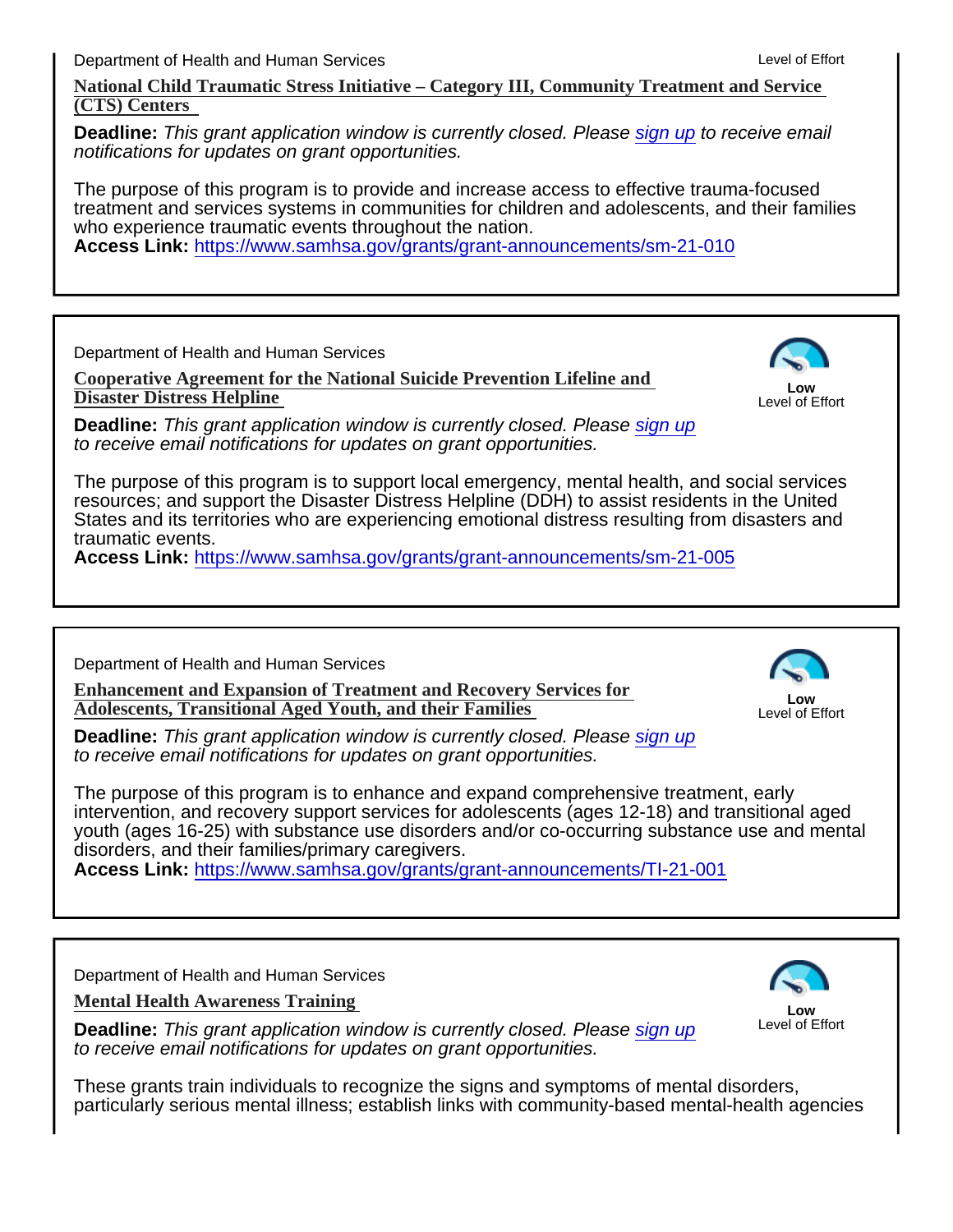for referrals; train emergency services personnel and others to identify people with a mental disorder; employ crisis de-escalation techniques; and educate individuals about resources available in the community for individuals with a mental disorder.

Access Link: <https://www.samhsa.gov/grants/grant-announcements/SM-21-007>

Department of Education

[School-Based Mental Health Services Grant Program](https://oese.ed.gov/offices/office-of-formula-grants/safe-supportive-schools/school-based-mental-health-services-grant-program/)

Deadline: This grant application window is currently closed. Please [sign up](https://www.schoolsafety.gov/grants-finder-tool/#edit-intro) to receive email notifications for updates on grant opportunities.

Low Level of Effort

The purpose of the School-Based Mental Health Services Grants program is to provide competitive grants to State educational agencies to increase the number of qualified mental health service providers that provide school-based mental health services to students in local educational agencies with demonstrated need.

Access Link: https://oese.ed.gov/offices/office-of-formula-grants/safe-supportive-schools/sc...

Department of Justice

[Preparing for Active Shooter Situations \(PASS\) Program](https://cops.usdoj.gov/pass-award)

Deadline: This grant application window is currently closed. Please [sign up](https://www.schoolsafety.gov/grants-finder-tool/#edit-intro) to receive email notifications for updates on grant opportunities.

Medium Level of Effort

This program provides funding for first responders to attend the Active Attack Integrated Response (AAIR) Course, a two-day in-person training designed to improve coordinated response during active attack incidents. Access Link: <https://cops.usdoj.gov/pass-award>

Department of Education

[Student Support and Academic Enrichment Program](https://oese.ed.gov/offices/office-of-formula-grants/safe-supportive-schools/student-support-and-academic-enrichment-program/)

Deadline: This grant application window is currently closed. Please [sign up](https://www.schoolsafety.gov/grants-finder-tool/#edit-intro) to receive email notifications for updates on grant opportunities.

Low Level of Effort

The purpose of these grants is to provide access to a well-rounded education by improving school conditions for student learning and improve the use of technology to attain academic achievement and digital literacy for all students.

Access Link: [https://oese.ed.gov/offices/office-of-formula-grants/safe-supportive-schools/st…](https://oese.ed.gov/offices/office-of-formula-grants/safe-supportive-schools/student-support-and-academic-enrichment-program/)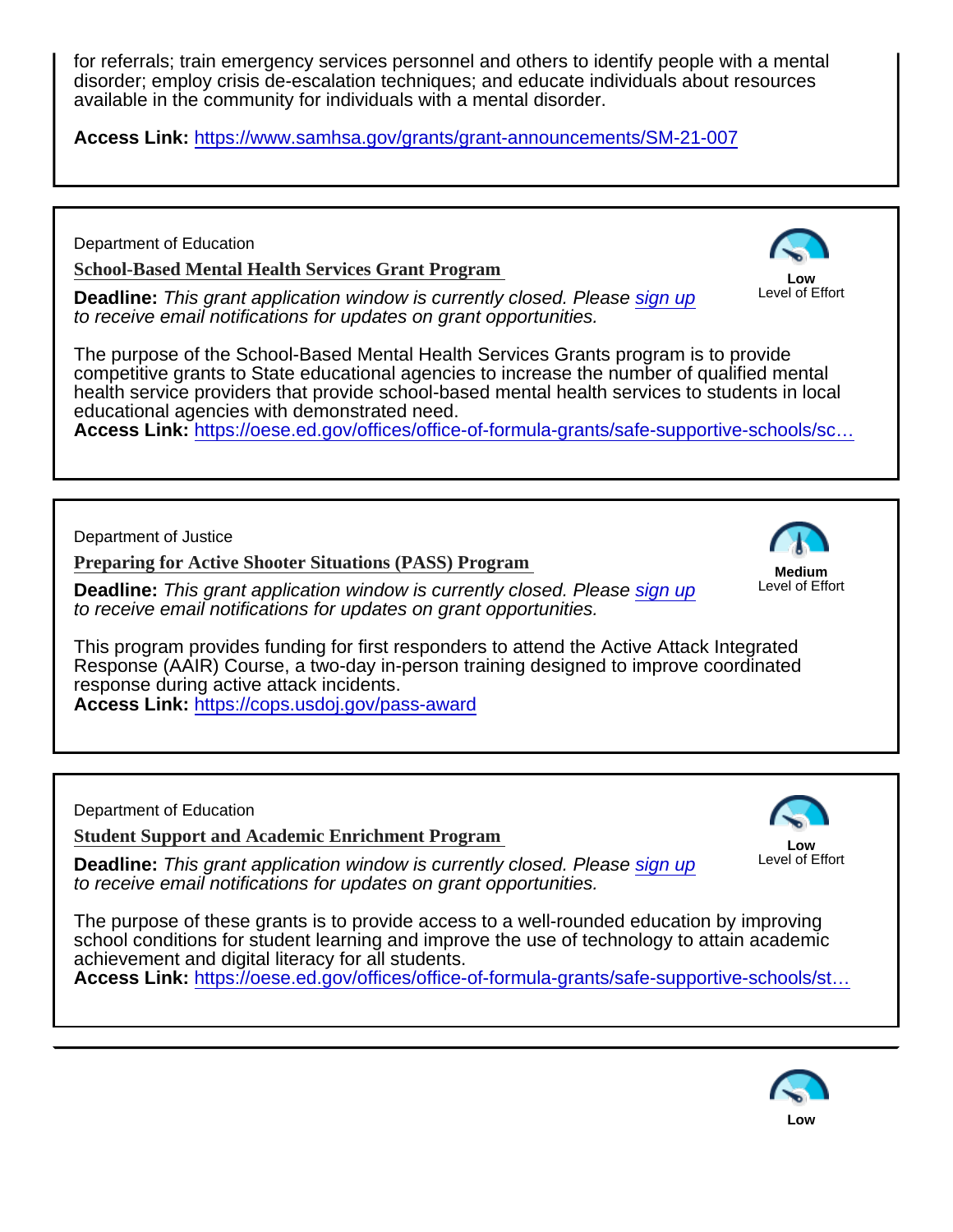[Mental Health Services Professional Demonstration Grant Program](https://oese.ed.gov/offices/office-of-formula-grants/safe-supportive-schools/mental-health-service-professional-demonstration-grant-program/)

Deadline: This grant application window is currently closed. Please [sign up](https://www.schoolsafety.gov/grants-finder-tool/#edit-intro) to receive email notifications for updates on grant opportunities.

The Mental Health Service Professional Demonstration Grant Program School provides competitive grants to support and demonstrate innovative partnerships to train school-based mental health service providers for employment in schools and local educational agencies (LEAs).

Access Link: https://oese.ed.gov/offices/office-of-formula-grants/safe-supportive-schools/me...

Department of Education

[Trauma Recovery Demonstration Grant Program](https://oese.ed.gov/offices/office-of-formula-grants/safe-supportive-schools/trauma-recovery-demonstration-grant-program/)

Deadline: This grant application window is currently closed. Please [sign up](https://www.schoolsafety.gov/grants-finder-tool/#edit-intro) to receive email notifications for updates on grant opportunities.

Low Level of Effort

The Trauma Recovery Demonstration Grant Program provides competitive grants to states to support model programs that enable a student from a low-income family (as defined) who has experienced trauma that negatively affects the student's educational experience to access the trauma-specific mental-health services from the provider that best meet the student's needs. The parent (as defined) of such a student from a low-income family may request services on behalf of the student.

Access Link: [https://oese.ed.gov/offices/office-of-formula-grants/safe-supportive-schools/tr…](https://oese.ed.gov/offices/office-of-formula-grants/safe-supportive-schools/trauma-recovery-demonstration-grant-program/)

Department of Education

[School Climate Transformation Grant - Local Educational Agency Grants](https://oese.ed.gov/offices/office-of-formula-grants/safe-supportive-schools/school-climate-transformation-grant-local-educational-agency-grants-program/)

Deadline: This grant application window is currently closed. Please [sign up](https://www.schoolsafety.gov/grants-finder-tool/#edit-intro) to receive email notifications for updates on grant opportunities.

Low Level of Effort

These grants provide funding to local educational agencies to support schools implementing an evidence-based, multi-tiered behavioral framework for improving behavioral outcomes and learning conditions for students.

Access Link: https://oese.ed.gov/offices/office-of-formula-grants/safe-supportive-schools/sc...

## Department of Education

[Project Prevent](https://oese.ed.gov/offices/office-of-formula-grants/safe-supportive-schools/project-prevent-grant-program/) 

Deadline: This grant application window is currently closed. Please [sign up](https://www.schoolsafety.gov/grants-finder-tool/#edit-intro) to receive email notifications for updates on grant opportunities.

Low Level of Effort

This program provides funding to local education agencies to increase their capacity both to identify, assess, and serve students exposed to pervasive violence, helping to ensure that affected students are offered mental health services for trauma or anxiety; support conflict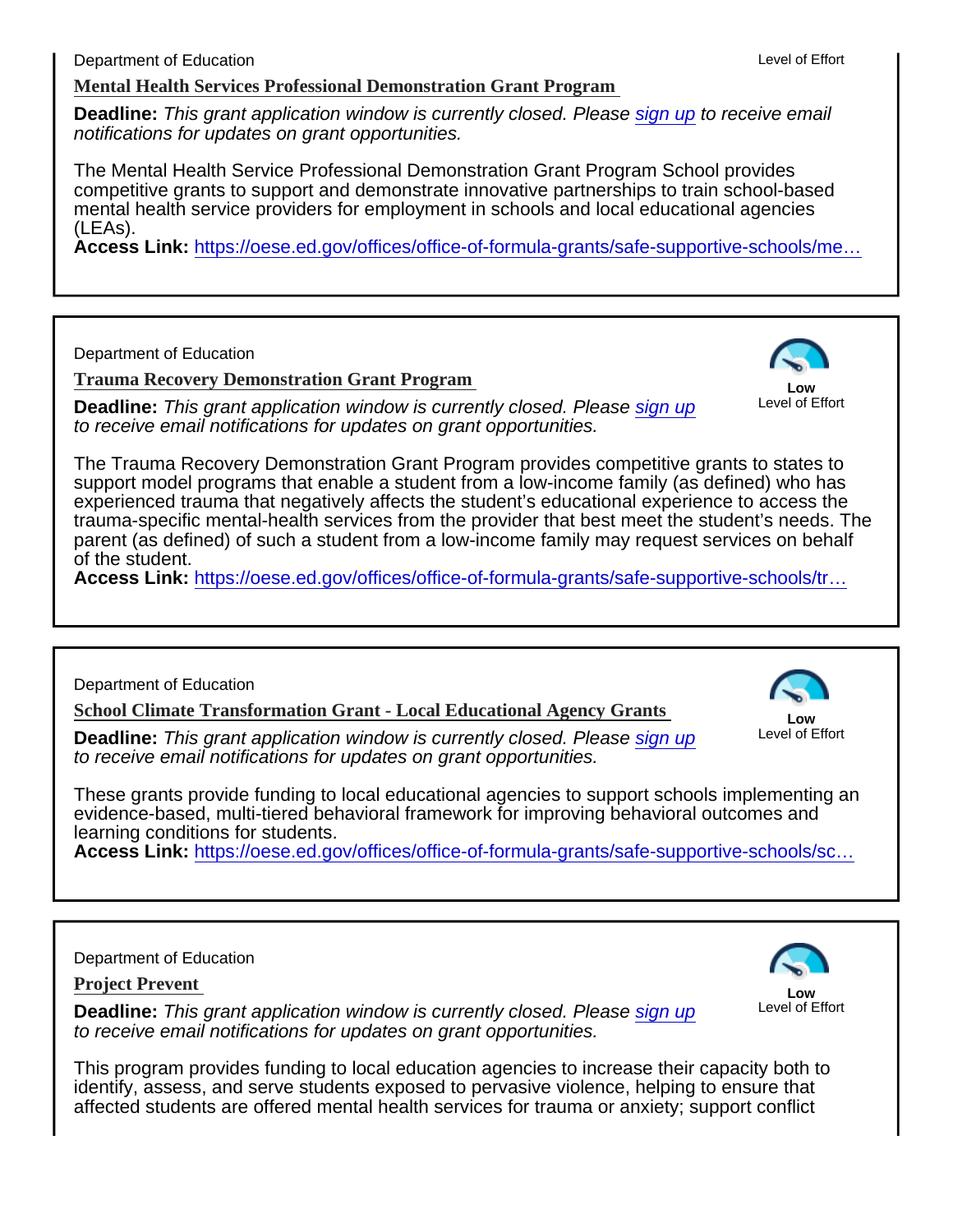resolution programs; and implement other school–based violence prevention strategies in order to reduce the likelihood that these students will later commit violent acts.

Access Link: https://oese.ed.gov/offices/office-of-formula-grants/safe-supportive-schools/pr...

Department of Health and Human Services

[Healthy Transitions: Improving Life Trajectories for Youth and Young Adults](https://www.samhsa.gov/grants/grant-announcements/sm-19-001)  [with Serious Mental Disorders](https://www.samhsa.gov/grants/grant-announcements/sm-19-001) 

Low Level of Effort

Deadline: This grant application window is currently closed. Please [sign up](https://www.schoolsafety.gov/grants-finder-tool/#edit-intro) to receive email notifications for updates on grant opportunities.

The purpose of this program is to improve access to treatment and support services for youth and young adults who have a serious emotional disturbance (SED) or a serious mental illness (SMI), also referred to as serious mental disorders.

Access Link: <https://www.samhsa.gov/grants/grant-announcements/sm-19-001>

Department of Education

[Grants to States for School Emergency Managemen](https://oese.ed.gov/offices/office-of-formula-grants/safe-supportive-schools/grants-to-states-for-school-emergency-management-grant-program/)t

Deadline: This grant application window is currently closed. Please [sign up](https://www.schoolsafety.gov/grants-finder-tool/#edit-intro) to receive email notifications for updates on grant opportunities.

Medium Level of Effort

These grants help schools address violence and foster safer school environments by providing grants to states to increase their capacity to assist school districts in the development, implementation, and review of high-quality and comprehensive school emergency operations plans (EOPs).

Access Link: https://oese.ed.gov/offices/office-of-formula-grants/safe-supportive-schools/gr...

Department of Education

[School Climate Transformation Grant - State Educational Agency Grants](https://oese.ed.gov/offices/office-of-formula-grants/safe-supportive-schools/school-climate-transformation-grant-state-educational-agency-grants-program/)

Deadline: This grant application window is currently closed. Please [sign up](https://www.schoolsafety.gov/grants-finder-tool/#edit-intro) to receive email notifications for updates on grant opportunities.

Low Level of Effort

This program provides funding to states to support schools implementing an evidence-based multi-tiered behavioral framework (such as positive behavior and intervention supports) for improving behavioral outcomes and learning conditions for all students. Access Link: https://oese.ed.gov/offices/office-of-formula-grants/safe-supportive-schools/sc...